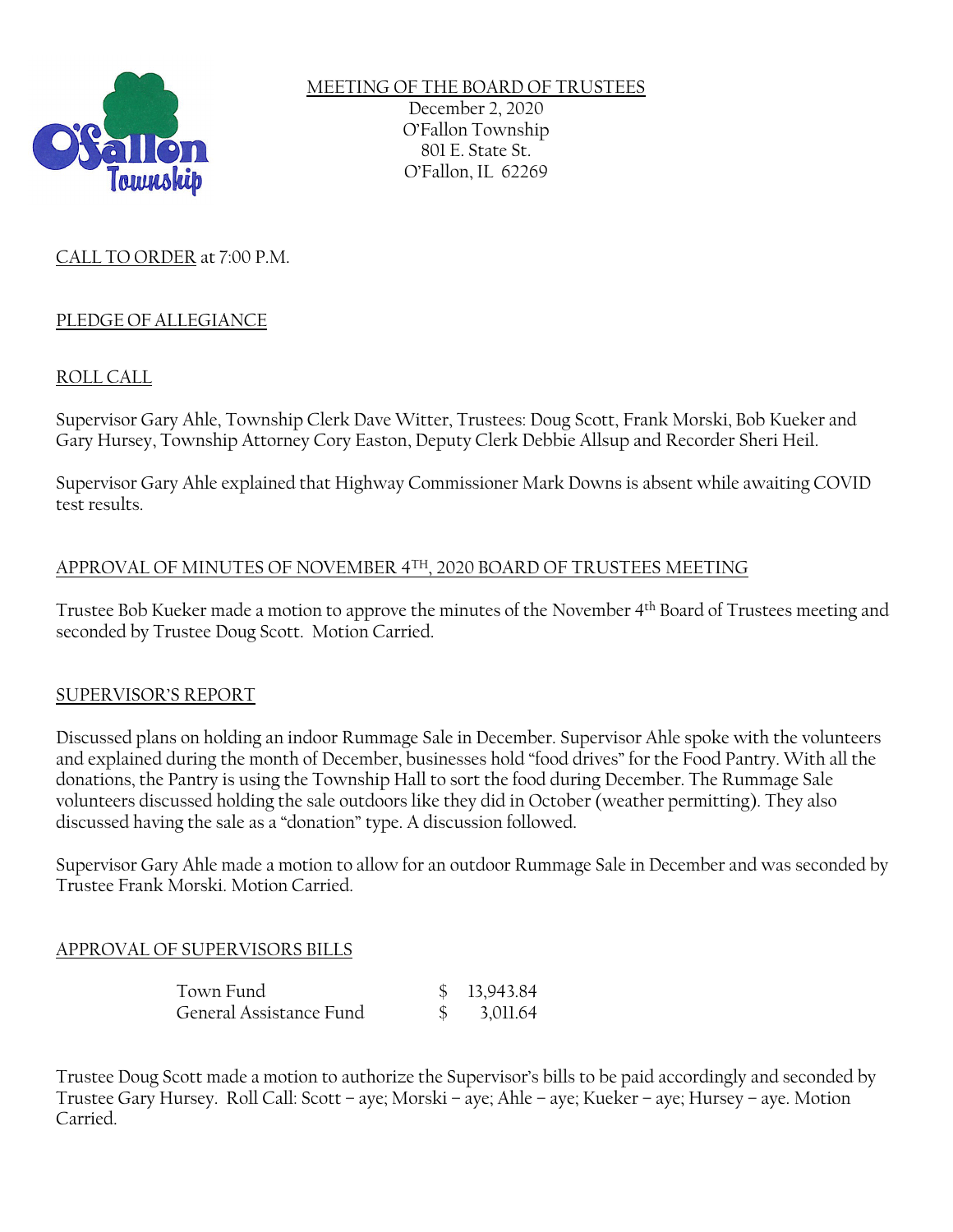# HIGHWAY COMMISSIONER'S REPORT

RaDAR report provided. (See attachment A)

Highway Commissioner Downs reported the Road District replaced a major culvert yesterday on Witte Rd. There were some complaints about the road closure but scheduling was key in the work completed. A discussion followed.

### APPROVAL OF HIGHWAY COMMISSIONER'S BILLS

| Permanent Road Fund | 14,494.57 |
|---------------------|-----------|
| Road & Bridge Fund  | 27,298.51 |

Trustee Frank Morski made a motion to authorize the Highway Commissioner's bills to be paid accordingly and seconded by Trustee Bob Kueker. Roll Call: Scott – aye; Morski – aye; Ahle – aye; Kueker – aye; Hursey – aye. Motion Carried.

### TOWN CLERK REPORT

Clerk Dave Witter reported the filing of nominating petitions for the April 6, 2021 election will begin on Monday, December 14, 2020 during regular office hours and will end on Monday, December 21, 2020 at 5:00 P.M.

#### TRUSTEES REPORT

Trustee Doug Scott thanked the Board for their help with the petition signatures.

Trustee Frank Morski reported the O'Fallon Thanksgiving Feast (take-out service only) this year served 370 meals and took in approximately \$4,000.

#### COMMITTEE REPORTS

#### SENIOR COMMITTEE REPORT

No report.

#### YOUTH REPORT

No report.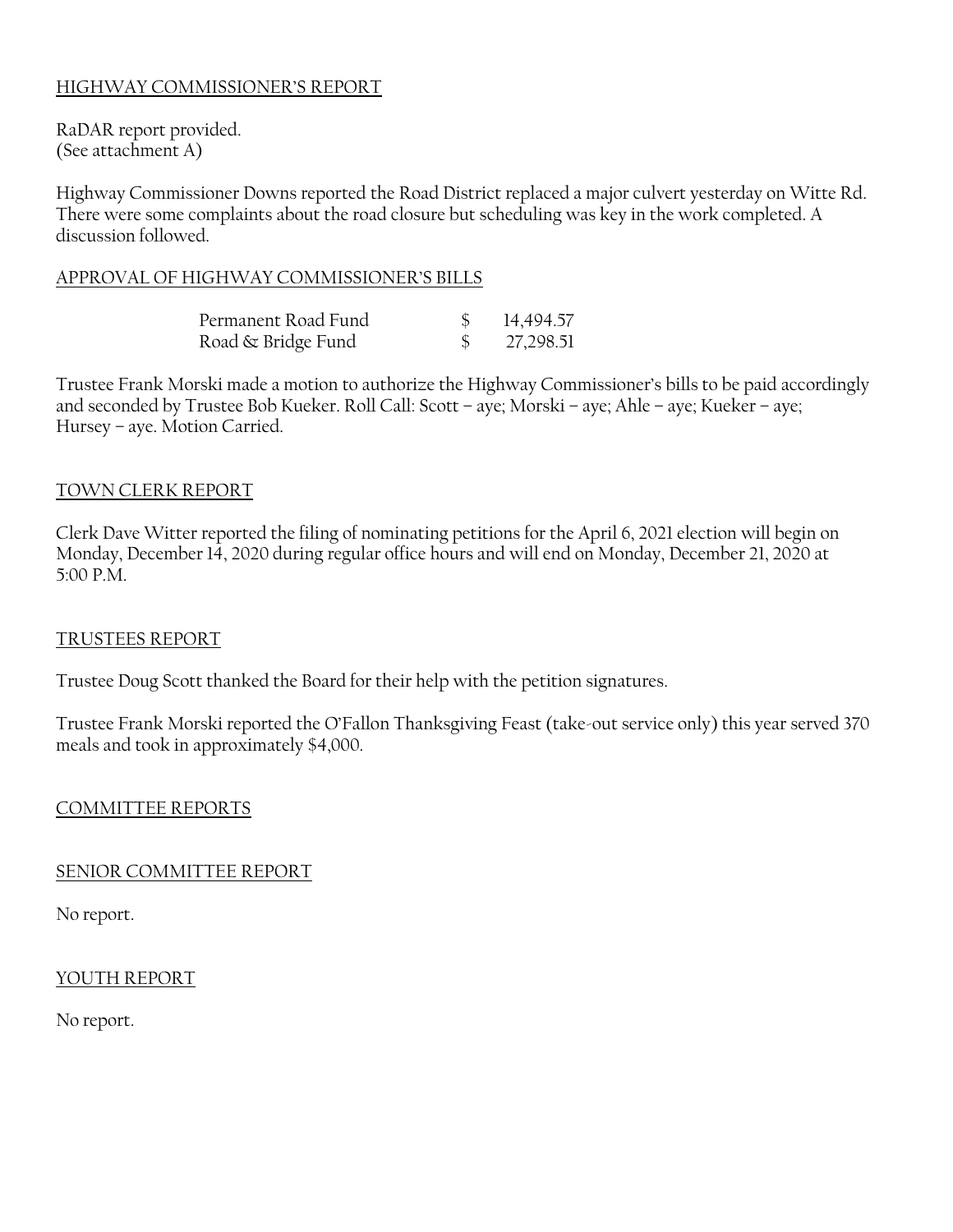# PLANNING REPORT

No report

## AFTER PROM REPORT

Trustee Frank Morski reported he asked Debbie Allsup to contact Jodi Seipp to confirm whether or not there will be a prom in 2021. He is waiting to hear back from her.

# O'FALLON COMMUNITY FOOD PANTRY

Trustee Bob Kueker reported attendance is picking up. The Boy Scout Food Drive has generated more donations than expected. The sorting of all the food continues with use of the Township Hall.

## UNFINISHED BUSINESS

Damage to floors throughout the hall – County has been notified in writing and, currently waiting on their insurance adjuster to come out. A brief discussion followed.

## NEW BUSINESS

Presentation/Approval of the Township Tax Levy Ordinance No. 20-08.

Trustee Doug Scott made a motion to approve the Township Tax Levy Ordinance No. 20-08 as presented to the Board and seconded by Trustee Frank Morski. Roll Call: Scott – aye; Morski – aye; Ahle – aye; Kueker – aye; Hursey – aye. Motion Carried.

Presentation/Approval of the Road District Tax Levy Ordinance No. 20-09.

Trustee Frank Morski made a motion to approve the Road District Tax Levy Ordinance No. 20-09 as presented to the Board and seconded by Trustee Gary Hursey. Roll Call: Scott – aye; Morski – aye; Ahle – aye; Kueker – aye; Hursey – aye. Motion Carried.

Approval of the 2021 Holiday schedule.

Trustee Doug made a motion to approve the 2021 Holiday schedule as presented and seconded by Trustee Frank Morski. Roll Call: Scott – aye; Morski – aye; Ahle – aye; Kueker – aye; Hursey – aye. Motion Carried.

## PUBLIC INPUT

Supervisor Ahle said he spoke with Bruce Arnold about the Rotary vans. Bruce will look at the vans to make sure they're up and running if, and when the time comes for the Rotary van to resume service. Clerk Witter